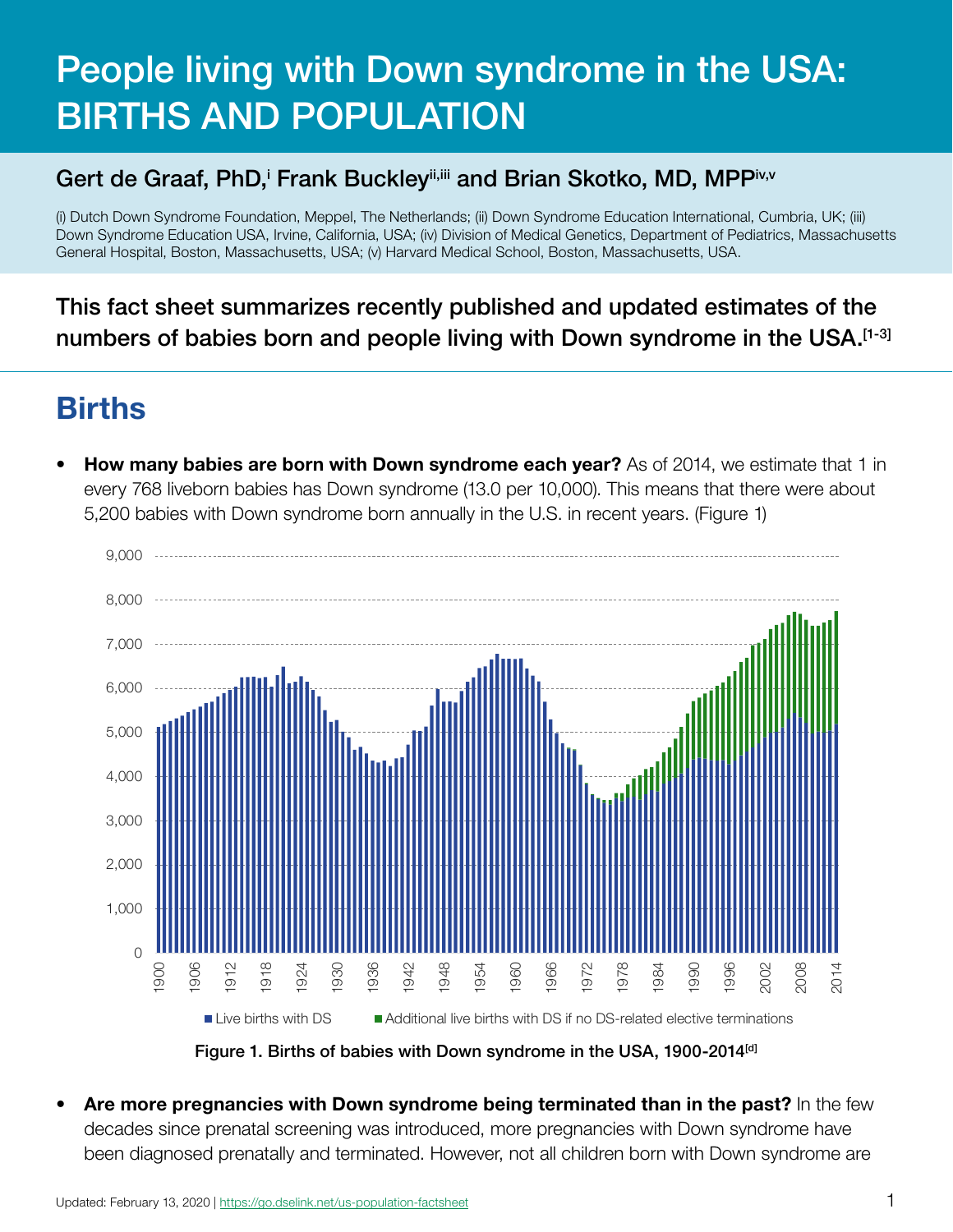diagnosed prenatally, and many expectant parents do not choose screening. Therefore, reductions in live birth rates are influenced by the number of people choosing prenatal testing, the accuracy of the screening tests, and parents' decisions given a prenatal diagnosis. Approximately, 3,500 Down syndrome-related elective pregnancy terminations were performed as of 2014 in the U.S.

- Are most pregnancies with Down syndrome now terminated? Previous studies have suggested that around 74% of expectant parents in the U.S. who learn of a Down syndrome diagnosis prenatally choose to terminate.<sup>[4]</sup> However, many expectant couples choose not to pursue prenatal screening or diagnostic testing. Therefore, the 74% termination rate does not imply that 74% fewer babies were born; instead, it only reflects the decisions of couples who have already opted into screening. Actually, in the U.S., as a result of elective terminations, we estimate there was a 33% reduction in the numbers of babies with Down syndrome born in 2014. This means that in recent years there were 33% fewer babies with Down syndrome than could have been born, absent elective terminations. (Figure 1, green bars).
- What has happened to the overall birth rate? Since the early 1980s, the effect of increasing maternal age has slightly outweighed the growth of prenatal screening followed by elective terminations, leading to an increase in the live birth prevalence of Down syndrome in the USA in recent decades - rising from around 10.1 per 10,000 livebirths (1 in 990) in the 1980s to around 12.3 per 10,000 livebirths in the 2000s (1 in 813). (Figure 2)



Figure 2. Live birth prevalence of Down syndrome in the USA, 1900-2014

• Are similar numbers of babies with Down syndrome born in all regions and all **communities?** Previous research suggests that Down syndrome naturally occurs in all races and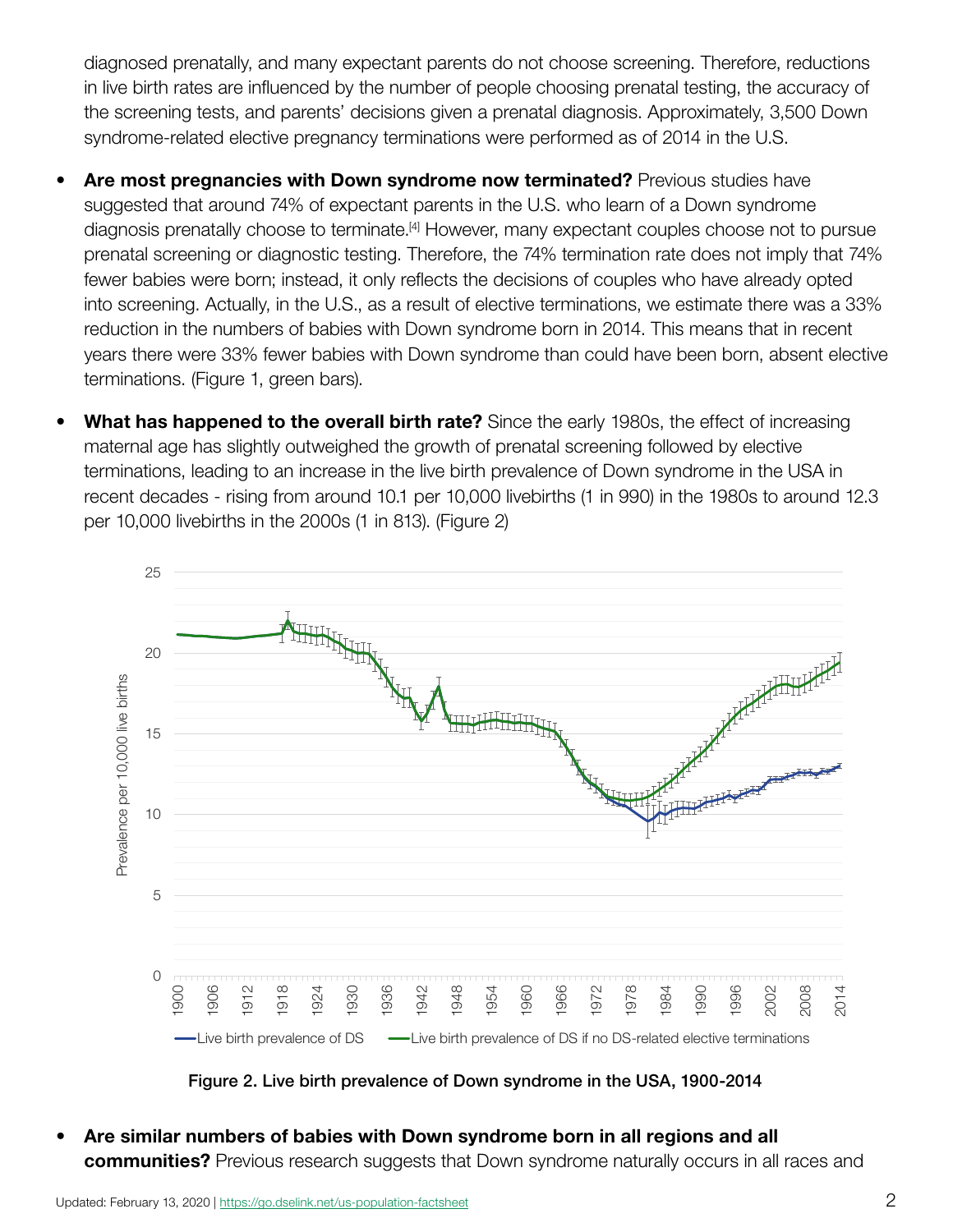ethnicities, and that only maternal age differences influence the number of births. Our research adds that there are cultural differences between regions of the US in regards to Down syndrome-related terminations. As of 2007, the reduction in babies born with Down syndrome was highest in the Northeast region and Hawaii. They were lowest in the South. There also appears to be racial/ethnic differences. From 2005-2009, the reduction of babies born with Down syndrome was highest among Asians/Pacific Islanders followed by non-Hispanic whites. The reduction was lowest among Hispanics and American Indians. However, higher reduction percentages tend to co-occur with higher maternal ages (and therefore with more pregnancies with a child with Down syndrome). As a result, the actual differences between regions and between ethnic groups in live birth prevalence are relatively small. There were 32 U.S. states that had sufficient publicly available data to estimate the birth prevalences of Down syndrome (Table 1).

- How are newer non-invasive screening technologies influencing birth rates? Noninvasive prenatal screens (NIPS) were introduced in October of 2011 in the United States. No significant changes in birth rates occurred in 2012, 2013, or in 2014, the latest year of available data. The surveillance program in the U.S. reports 5-year running averages; so data from 2014 represents the average from 2012-2016. New data are released around November of each year.
- What percentage of children with Down syndrome are born to women older than 35 in the **U.S.?** Without elective terminations, the percentage of mothers, 35 years of age or older, who had children with Down syndrome would have increased from 26% in 1980 to 57% in 2014. As a result of elective terminations, however, the actual percentage of mothers, 35 years of age or older, who had children with Down syndrome changed from around 18% in 1980, to 33% in 1993, to 42% in 1997, and to 47% around 2014 (Figure 3).

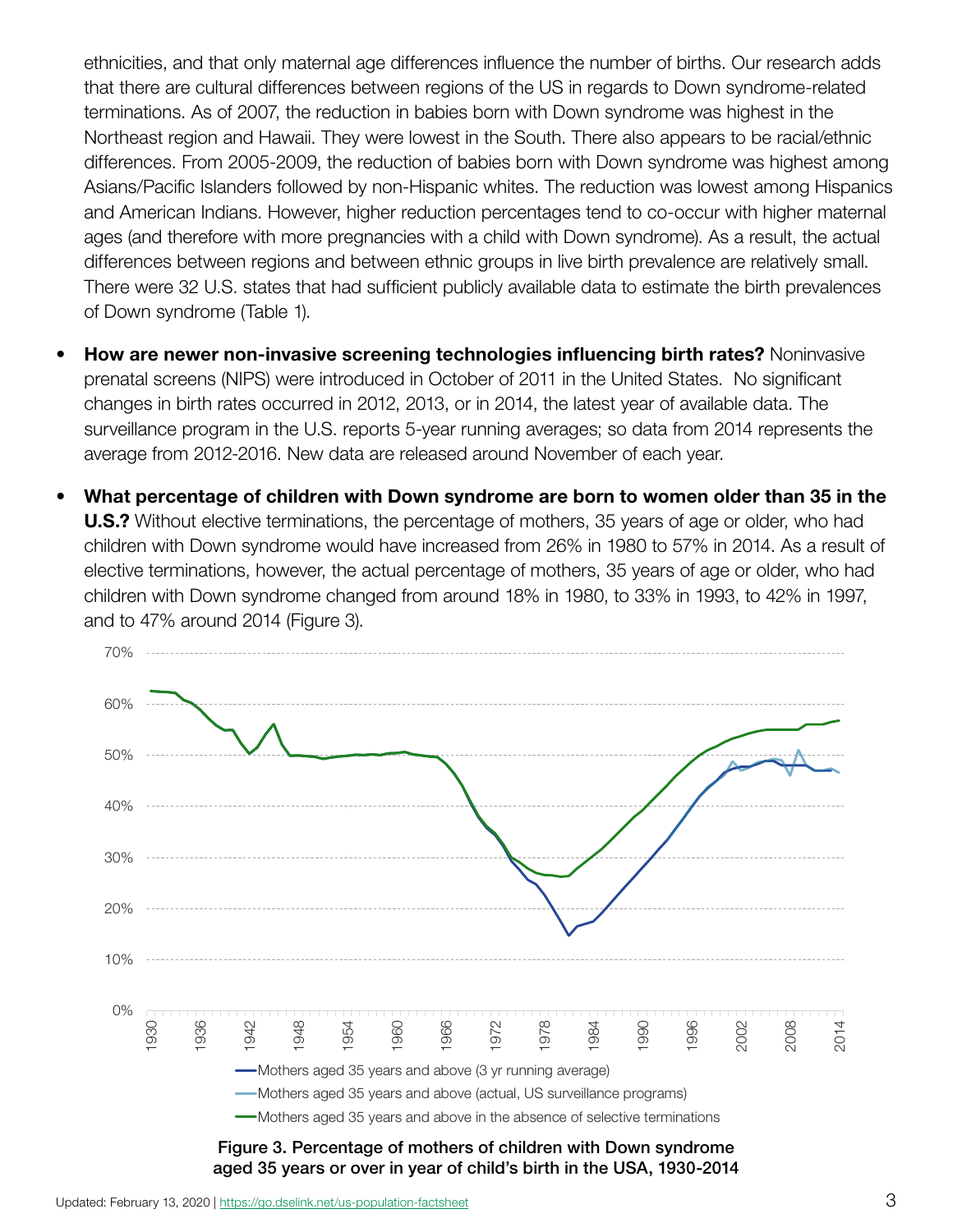## Population

**How many people with Down syndrome are living in the U.S. today?** Including people born outside of the U.S., we estimate that the number of people with Down syndrome living in the U.S. has grown from 49,923 in 1950 to 213,841 in 2014 (Figure 4).



Figure 4. Population of people with Down syndrome in the USA, 1950-2014

- What proportion of the U.S. population are people with Down syndrome? The population prevalence of Down syndrome, as of 2014, is estimated at 6.7 per 10,000 inhabitants (or 1 in 1,490).
- What is the population of people with Down syndrome in individual U.S. states? Nine U.S. states had sufficient publicly available data, for a substantial number of years, to estimate the populations of people with Down syndrome (Figure 5).<sup>[3]</sup>
- **Is Down syndrome a "rare disease"?** Our estimates indicate that until 2008, Down syndrome was a rare disease, typically defined in the U.S. as a population of fewer than 200,000 persons.
- What is the ethnic composition of today's population of people with Down syndrome? We estimated the population of people with Down syndrome living in the U.S. in 2010 to include 138,019 non-Hispanic whites, 27,141 non-Hispanic blacks, 32,933 Hispanics, 6,747 Asians/Pacific Islanders, and 1,527 American Indians/American Natives.
- Are the populations of people with Down syndrome growing at similar rates in all ethnic groups? In more recent decades, the population growth of people with Down syndrome has leveled off for non-Hispanic whites, a consequence of elective terminations. The growth in the population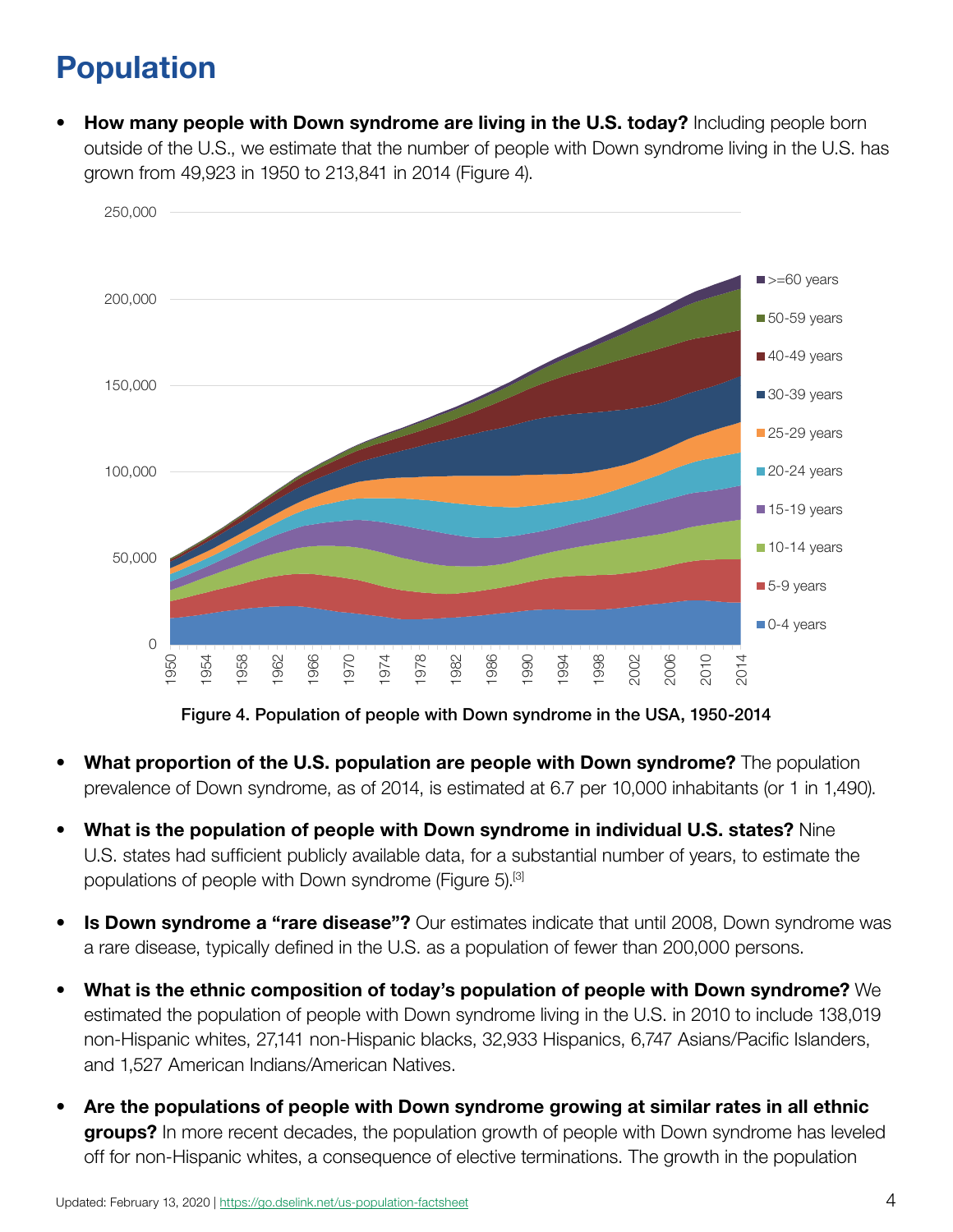

Figure 5. Number of people with Down syndrome by age group and state in 9 U.S. States, corrected for interstate migration, from 1950 to 2010.

of people with Down syndrome is strongest in the more recent immigration groups, Asians/Pacific Islanders and Hispanics. This is a result of these ethnic groups consisting of relatively many young people starting families and having children.

- **How has life expectancy changed for people with Down syndrome?** There has been a rising mean and median life expectancy, growing from an estimated 26 years (mean) and 4 year (median) in 1950 to 53 years (mean) and 58 years (median) in the 2010s.<sup>a</sup>
- What is the life expectancy for people with Down syndrome of different racial and ethnic **groups?** As a result of ethnic differences in childhood survival, there also are some ethnic differences in life expectancy. For people with Down syndrome who are non-Hispanic blacks, or American Indians/Alaska Natives, our estimates of mean and median life expectancy were 22 years (mean) and 2 (median) years, respectively, in 1950 and 50 (mean) and 57 (median) years in 2010. For people with DS who are non-Hispanic whites, Asian/Pacific Islanders or Hispanics, we estimate that mean and median life expectancy rates were 26 years (mean) and 4 years (median) in 1950 to 54 years (mean) and 58 years (median) as of 2010. As such, ethnic differences in life expectancy appear to be decreasing.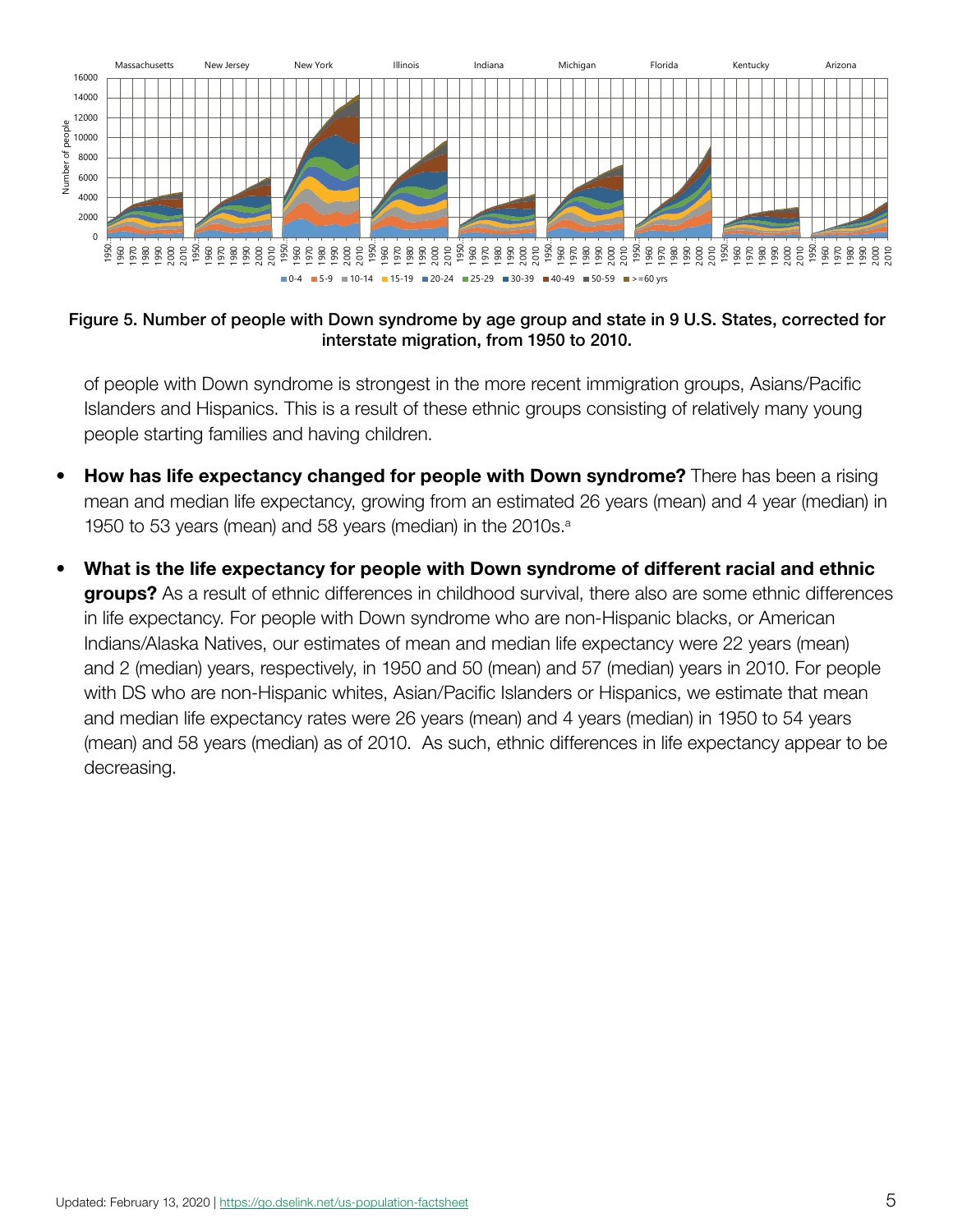Table 1. Estimates of live births of children with Down syndrome, live birth prevalence (per 10,000 live births), reduction rates, by US state, 2014

| Region        | <b>State</b>                 | Live births<br>of babies | Live birth<br>prevalence | Live birth<br>reduction | <b>Live births</b><br>prevented | Non-selective<br>live birth |
|---------------|------------------------------|--------------------------|--------------------------|-------------------------|---------------------------------|-----------------------------|
|               |                              | with DS                  | of DS                    | rate                    | by selective<br>terminations    | prevalence of<br><b>DS</b>  |
| <b>NE</b>     | Connecticut                  |                          |                          |                         |                                 | 23.8                        |
|               | Maine <sup>[b]</sup>         | 15                       | 11.8                     | 37%                     | $\overline{9}$                  | 18.7                        |
|               | Massachusetts <sup>[b]</sup> | 83                       | 11.5                     | 54%                     | 98                              | 25.0                        |
|               | New Hampshire                |                          |                          |                         |                                 | 19.9                        |
|               | New Jersey                   | 115                      | 11.2                     | 54%                     | 137                             | 24.4                        |
|               | <b>New York</b>              | 299                      | 12.5                     | 47%                     | 269                             | 23.8                        |
|               | Pennsylvania                 |                          |                          |                         |                                 | 19.2                        |
|               | <b>Rhode Island</b>          |                          |                          |                         |                                 | 20.5                        |
|               | Vermont                      | 5                        | 8.7                      | 58%                     | $\overline{7}$                  | 20.6                        |
| <b>MW</b>     | <b>Illinois</b>              | 216                      | 13.6                     | 33%                     | 109                             | 20.5                        |
|               | Indiana                      | 108                      | 12.8                     | 20%                     | 28                              | 16.1                        |
|               | lowa                         |                          |                          |                         |                                 | 16.3                        |
|               | Kansas                       | 40                       | 10.1                     | 38%                     | 24                              | 16.3                        |
|               | Michigan                     | 152                      | 13.3                     | 25%                     | 51                              | 17.7                        |
|               | Minnesota <sup>[c]</sup>     | 116                      | 16.6                     | 15%                     | 21                              | 19.6                        |
|               | Missouri                     | 107                      | 14.2                     | 13%                     | 16                              | 16.4                        |
|               | Nebraska                     | 47                       | 17.4                     | 0%                      |                                 | 17.3                        |
|               | North Dakota <sup>[b]</sup>  | 11                       | 10.7                     | 31%                     | 5                               | 15.6                        |
|               | Ohio                         | 194                      | 13.9                     | 18%                     | 44                              | 17.0                        |
|               | South Dakota                 |                          |                          |                         |                                 | 15.9                        |
|               | Wisconsin                    | 69                       | 10.3                     | 43%                     | 52                              | 18.0                        |
| ${\mathsf S}$ | Alabama                      |                          |                          |                         |                                 | 15.1                        |
|               | Arkansas                     |                          |                          |                         |                                 | 14.6                        |
|               | Delaware <sup>[b]</sup>      | 16                       | 15.0                     | 22%                     | $\overline{\mathcal{A}}$        | 19.2                        |
|               | District of Columbia         |                          |                          |                         |                                 | 25.6                        |
|               | Florida                      | 279                      | 12.7                     | 36%                     | 156                             | 19.8                        |
|               | Georgia <sup>[b,c]</sup>     | 169                      | 12.9                     | 31%                     | 76                              | 18.7                        |
|               | Kentucky                     | 79                       | 14.0                     | 7%                      | $6\phantom{a}$                  | 15.2                        |
|               | Louisiana <sup>[c]</sup>     | 75                       | 11.6                     | 22%                     | 22                              | 15.0                        |
|               | Maryland                     | 65                       | 8.8                      | 61%                     | 101                             | 22.5                        |
|               | Mississippi                  | 50                       | 13.0                     | 7%                      | $\overline{4}$                  | 14.0                        |
|               | North Carolina               |                          |                          |                         |                                 | 18.3                        |
|               | Oklahoma                     |                          |                          |                         |                                 | 14.7                        |
|               | South Carolina               |                          |                          |                         |                                 | 16.7                        |
|               | Tennessee                    | 116                      | 14.2                     | 12%                     | 16                              | 16.2                        |
|               | Texas <sup>[b]</sup>         | 533                      | 13.8                     | 22%                     | 154                             | 17.7                        |
|               | Virginia                     | 123                      | 12.0                     | 43%                     | 91                              | 21.0                        |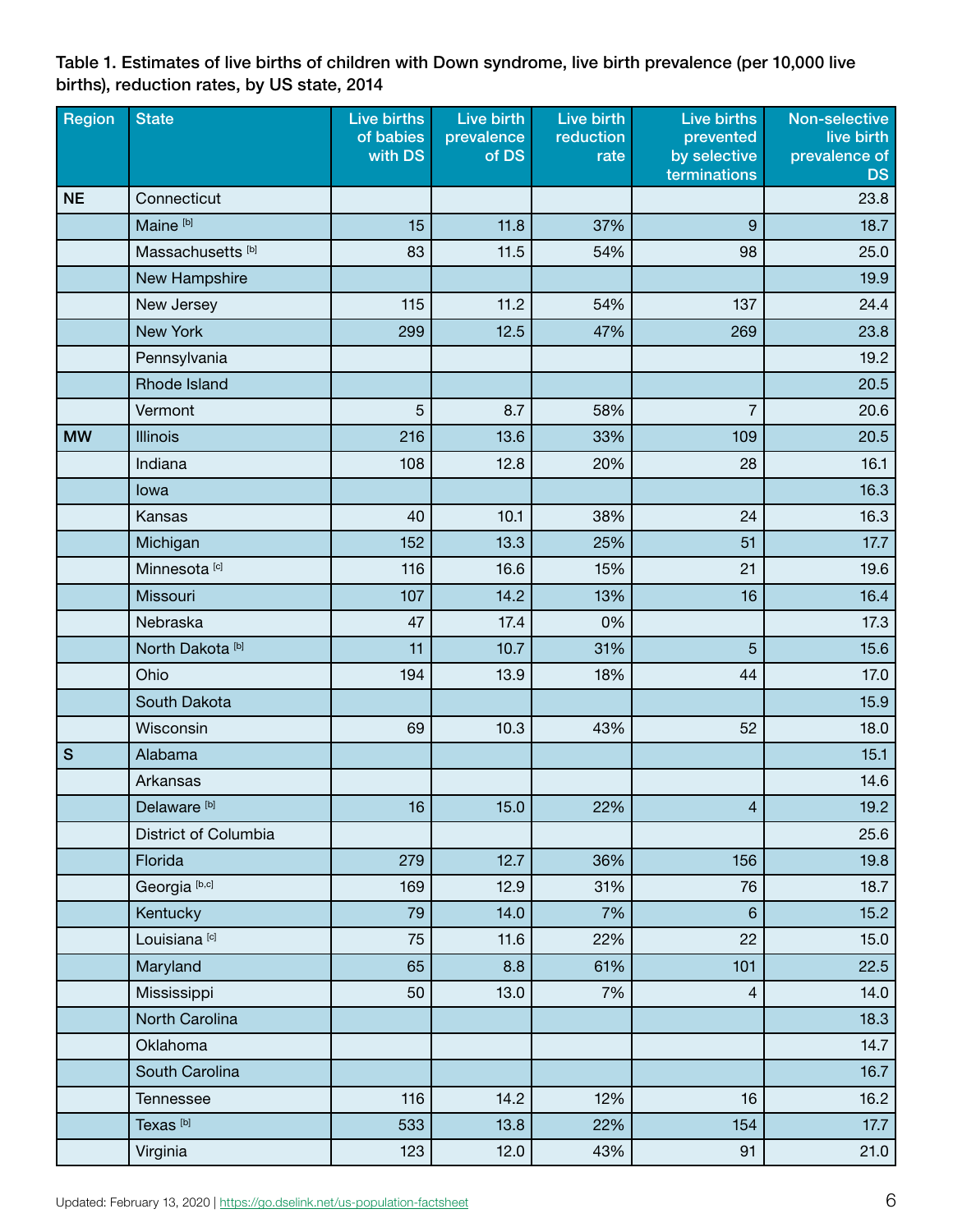| Region     | <b>State</b>                 | Live births<br>of babies<br>with DS | Live birth<br>prevalence<br>of DS | Live birth<br>reduction<br>rate | Live births<br>prevented<br>by selective<br>terminations | Non-selective<br>live birth<br>prevalence of<br><b>DS</b> |
|------------|------------------------------|-------------------------------------|-----------------------------------|---------------------------------|----------------------------------------------------------|-----------------------------------------------------------|
|            | West Virginia <sup>[b]</sup> | 15                                  | 7.4                               | 50%                             | 15                                                       | 14.8                                                      |
| W          | Alaska <sup>[b]</sup>        | 17                                  | 14.5                              | 15%                             | 3                                                        | 17.1                                                      |
|            | Arizona                      | 111                                 | 13.0                              | 28%                             | 43                                                       | 18.1                                                      |
|            | California                   |                                     |                                   |                                 |                                                          | 23.1                                                      |
|            | Colorado                     |                                     |                                   |                                 |                                                          | 20.6                                                      |
|            | Hawaii                       |                                     |                                   |                                 |                                                          | 22.4                                                      |
|            | Idaho                        |                                     |                                   |                                 |                                                          | 16.6                                                      |
|            | Montana                      |                                     |                                   |                                 |                                                          | 17.2                                                      |
|            | Nevada                       | 41                                  | 11.6                              | 40%                             | 27                                                       | 19.2                                                      |
|            | New Mexico                   |                                     |                                   |                                 |                                                          | 16.1                                                      |
|            | Oregon                       | 83                                  | 18.2                              | 10%                             | 9                                                        | 20.3                                                      |
|            | Utah <sup>[b]</sup>          | 61                                  | 12.1                              | 30%                             | 26                                                       | 17.3                                                      |
|            | Washington                   | 124                                 | 14.1                              | 31%                             | 56                                                       | 20.4                                                      |
|            | Wyoming                      |                                     |                                   |                                 |                                                          | 15.2                                                      |
| <b>DoD</b> | Department of Defense        | 165                                 | 14.0                              | 11%                             | 20                                                       | 15.7                                                      |